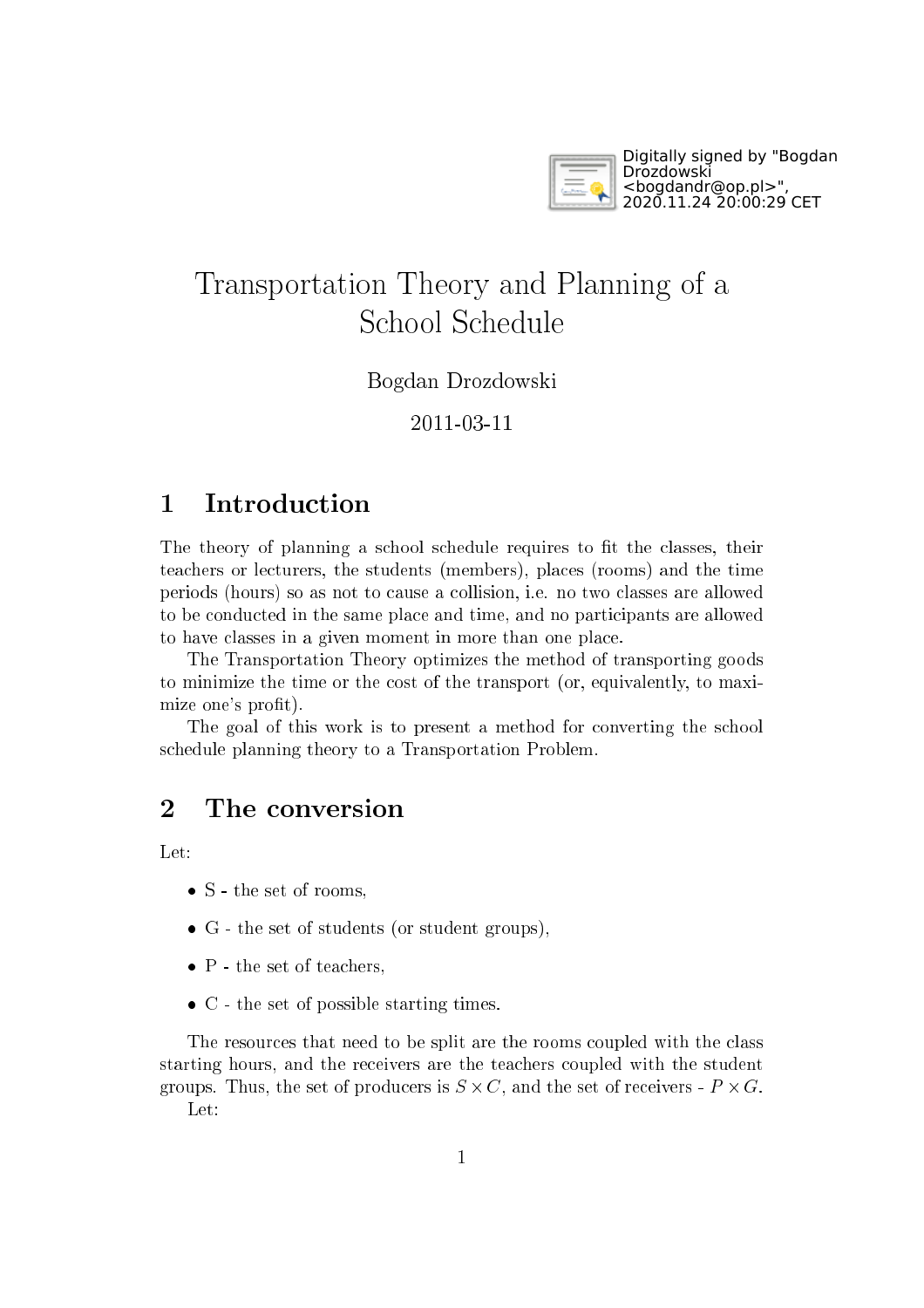- the number of productions in the state of  $\sim$
- the number of re
eivers n <sup>=</sup> <sup>P</sup> G,
- the quantity of production  $A_i = 1$   $i = 1, 2, ..., m$  (each room/hour pair an be used by just one lass),
- the quantity of demand  $B_i = 1$   $j = 1, 2, ..., n$  (each teacher/group pair an have at most one lass at <sup>a</sup> time),
- the cost of assigning classes to rooms be constant, e.g.

$$
c_{ij} = \begin{cases} 1, & i = 1, 2, \dots, m; j = 1, 2, \dots, n \\ 0, & j = n + 1 \end{cases}
$$
 (in case a storage exists)

If  $m < n$  (the number of possible starting times is less than the number of lasses), the problem has no solution.

If  $m > n$  (more production than demand - an open Transportation Problem), you need to introdu
e <sup>a</sup> fake re
eiver (a "storage"), whose demand shall equal the difference:  $B_{n+1} = m - n$ , allowing us to have a closed Transportation Problem.

When creating the cost function, you need to take the following conditions into account:

- $\mathcal{C}$  and  $\mathcal{C}$  is the assigned to more than one relationship of  $\mathcal{C}$
- 2. any (p; g) <sup>2</sup> P G pair annot be assigned to more than one produ
er (the only re
eiver with more than one produ
er an be the additional fake re
eiver - the storage),
- 3. a student group  $g \in G$  cannot be assigned to more than one producer with a given class starting time,
- 4. a teacher  $p \in P$  cannot be assigned to more than one producer with a given lass starting time.

The cost function shall be constructed the following way:

$$
f(X) = \sum_{i=1}^{m} \sum_{j=1}^{n} (c_{ij} + O_i M + K_i M + L_i M + N_i M) x_{ij}
$$

or, when the storage exists:

$$
f(X) = \sum_{i=1}^{m} \sum_{j=1}^{n+1} (c_{ij} + O_i M + K_i M + L_i M + N_i M) x_{ij}
$$

where: